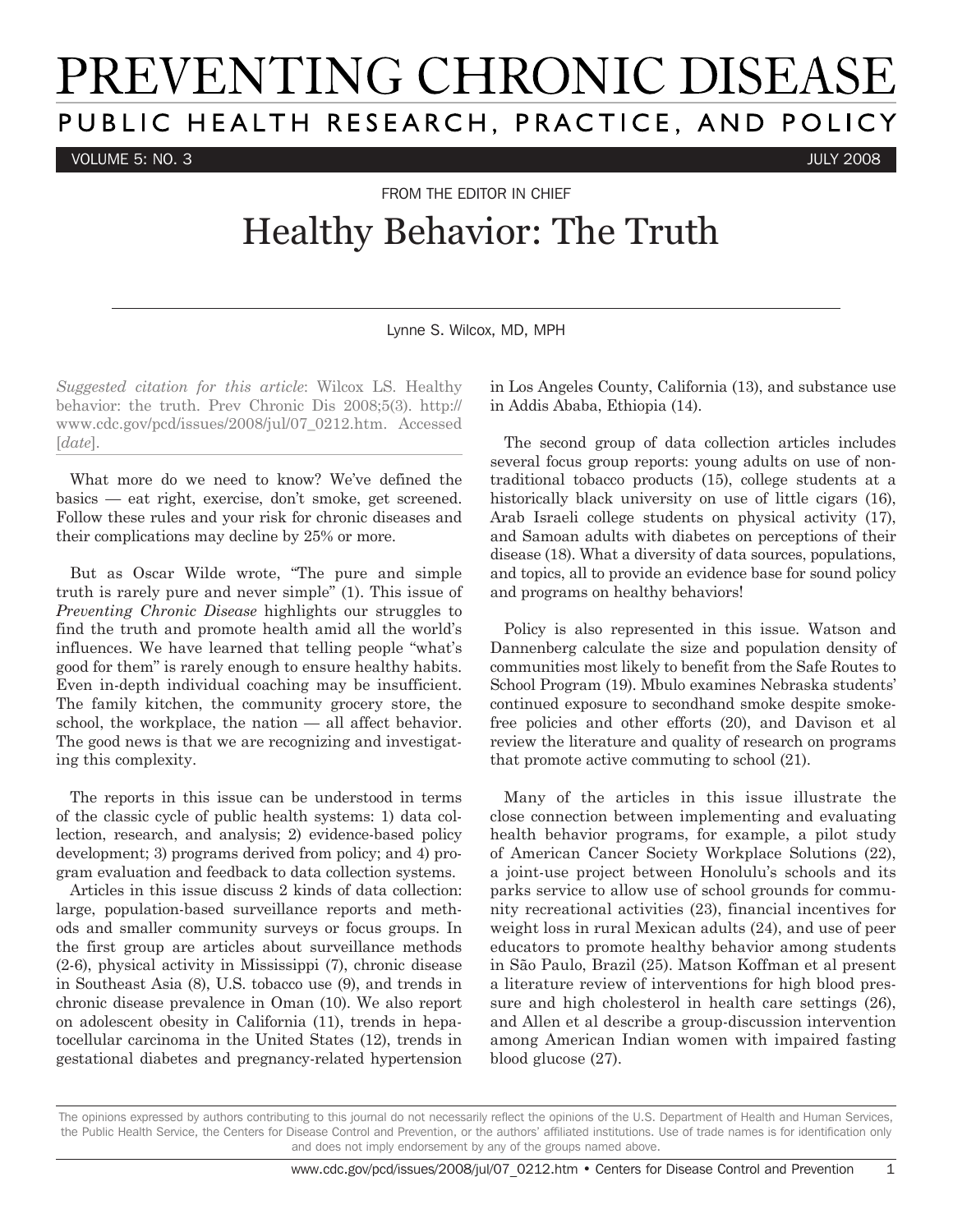In the sense of these multiple perspectives, the truth is indeed intricate. And yet Galileo, a man experienced in difficult truths, said, "All truths are easy to understand once they are discovered; the point is to discover them." After decades of research, observation, and intervention, our basic truth is that healthy behaviors are essential for well-being. Our challenge is to learn how to implement this knowledge for the benefit of every individual and community.

## References

- 1. Wilde O. The importance of being Earnest. New York (NY): Avon Books; 1965.
- 2. Holt JB, Mokdad AH, Ford E, Simoes EJ, Bartoli WP, Mensah GA. Use of BRFSS data and GIS technology for rapid public health response during natural disasters. Prev Chronic Dis 2008;5(3). http://www.cdc. gov/pcd/issues/2008/jul/07\_0159.htm.
- 3. Heitgerd JL, Dent AL, Holt JB, Elmore KA, Melfi K, Stanley JM, et al. Community health status indicators: adding a geospatial component. Prev Chronic Dis 2007;5(3). http://www.cdc.gov/pcd/issues/2008/jul/07\_ 0077.htm.
- 4. Kanarek N, Bialek R, Stanley J. Use of peer groupings to assess county public health status. Prev Chronic Dis 2008;5(3). http://www.cdc.gov/pcd/issues/2008/ jul/07\_0145.htm.
- 5. Fahimi M, Link M, Schwartz DA, Levy P, Mokdad A. Tracking chronic disease and risk behavior prevalence as survey participation declines: statistics from the Behavioral Risk Factor Surveillance System and other national surveys. Prev Chronic Dis 2008;5(3). http:// www.cdc.gov/pcd/issues/2008/jul/07\_0097.htm.
- 6. Plotnikoff RC, Lightfoot P, Barrett L, Spinola C, Predy G. A framework for addressing the global obesity epidemic locally: the Child Health Ecological Surveillance System (CHESS). Prev Chronic Dis 2008;5(3). http:// www.cdc.gov/pcd/issues/2008/jul/07\_0007.htm.
- 7. Miller CW, James NT, Fos PJ, Zhang L, Wall P, Welch C. Health status, physical disability, and obesity among adult Mississippians with chronic joint symptoms or doctor-diagnosed arthritis: findings from the Behavioral Risk Factor Surveillance System, 2003. Prev Chronic Dis 2008;5(3). http://www.cdc.gov/pcd/ issues/2008/jul/07\_0088.htm.
- 8. Minh HV, Ng N, Juvekar S, Razzaque A, Ashraf A, Hadi A, et al. Self-reported prevalence of chronic

diseases and their relation to selected sociodemographic variables: a study in INDEPTH Asian sites, 2005. Prev Chronic Dis 2008;5(3). http://www.cdc. gov/pcd/issues/2008/jul/07\_0115.htm.

- 9. Caraballo RS, Yee SL, Gfroerer J, Mirza SA. Adult tobacco use among racial and ethnic groups living in the United States, 2002–2005. Prev Chronic Dis 5(3). http://www.cdc.gov/pcd/issues/2008/jul/07\_0116.htm.
- 10. Al-Lawati JA, Mabry R, Mohammed AJ. Addressing the threat of chronic diseases in Oman. Prev Chronic Dis 2008;5(3). http://www.cdc.gov/pcd/issues/2008/ jul/07\_0086.htm.
- 11. Ahn MK, Juon H-S, Gittelsohn J. Association of race/ ethnicity, socioeconomic status, acculturation, and environmental factors with risk of overweight among adolescents in California, 2003. Prev Chronic Dis 2008;5(3). http://www.cdc.gov/pcd/issues/2008/jul/07\_ 0152.htm.
- 12. Ahmed F, Perz JF, Kwong S, Jamison PM, Friedman C, Bell BP. National trends and disparities in the incidence of hepatocellular carcinoma, 1998–2003. Prev Chronic Dis 2008;5(3). http://www.cdc.gov/pcd/ issues/2008/jul/07\_0155.htm.
- 13. Baraban E, McCoy L, Simon P. Increasing prevalence of gestational diabetes and pregnancy-related hypertension in Los Angeles County, California, 1991–2003. Prev Chronic Dis 2008;5(3). http://www.cdc.gov/pcd/ issues/2008/jul/07\_0138.htm.
- 14. Tesfaye F, Byass P, Berhane Y, Bonita R, Wall S. Association of smoking and khat (*Catha edulis* Forsk) use with high blood pressure among adults in Addis Ababa, Ethiopia, 2006. Prev Chronic Dis 2008;5(3). http://www.cdc.gov/pcd/issues/2008/jul/07\_0137.htm.
- 15. Richter P, Caraballo R, Gupta N, Pederson LL. Exploring use of nontraditional tobacco products through focus groups with young adult smokers, 2002. Prev Chronic Dis 2008:5(3). http://www.cdc.gov/pcd/ issues/2008/jul/07\_0106.htm.
- 16. Jolly DH. Exploring the use of little cigars by students at a historically black university. Prev Chronic Dis 2008;5(3). http://www.cdc.gov/pcd/issues/2008/jul/07\_ 0157.htm.
- 17. Shuval K, Weissblueth E, Brezis M, Araida A, Faridi Z, Ali A, et al. The role of culture, environment, and religion in the promotion of physical activity among Arab Israelis. Prev Chronic Dis 2008;5(3). http://www. cdc.gov/pcd/issues/2008/jul/07\_0104.htm.
- 18. Elstad E, Tusiofo C, Rosen RK, McGarvey ST. Living with *ma'i suka*: individual, familial, cultural, and

The opinions expressed by authors contributing to this journal do not necessarily reflect the opinions of the U.S. Department of Health and Human Services, the Public Health Service, the Centers for Disease Control and Prevention, or the authors' affiliated institutions. Use of trade names is for identification only and does not imply endorsement by any of the groups named above.